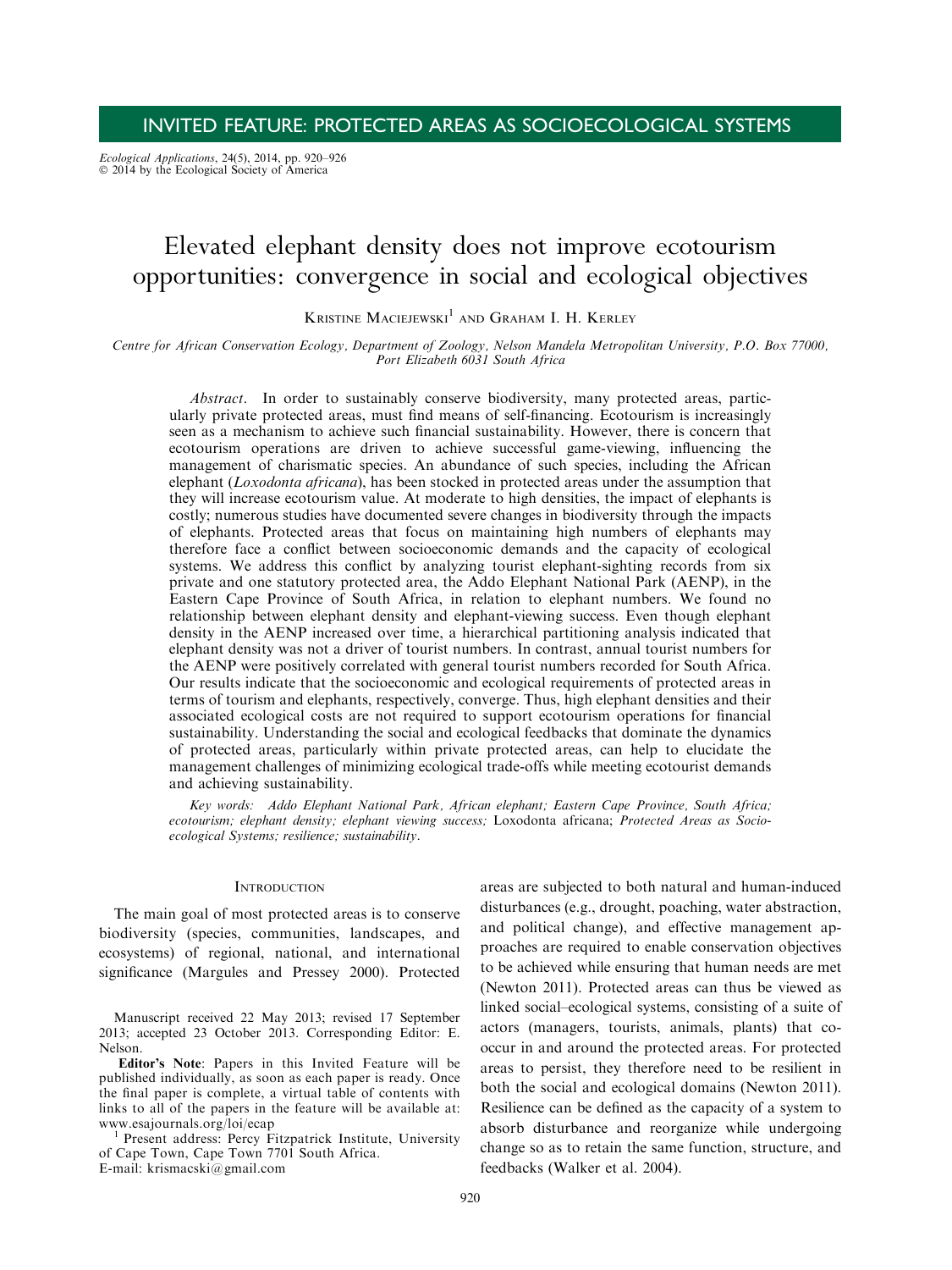Ecotourism, however, plays a large role in the functioning of protected areas, especially in private protected areas that depend on wildlife-based ecotourism as their primary means of financial support (Langholz and Kerley 2006). Thus, achieving tourist satisfaction has become the driving goal in the management of many protected areas (Novellie 1991), often at the expense of biodiversity objectives. High numbers of charismatic species are stocked in protected areas to achieve successful game-viewing sightings (Novellie 1991, Carter et al. 2008), placing pressure on vegetation and communities of other organisms, and potentially affecting ecosystem resilience. A conflict thereby exists between the ecological intention of protected areas conserving biodiversity and the managers' need to achieve economic sustainability.

Management can either undermine or build resilience in a system, depending on how the system organizes itself in response to disturbances (Carpenter et al. 2001, Holling 2001). Understanding the social and ecological dynamics of the system is thus important in guiding management interventions to improve the long-term performance of social–ecological systems (Anderies et al. 2006). When there are conflicts between the social and ecological systems, the prospects of achieving resilience decline substantially. We address one such example here.

The African elephant (Loxodonta africana) has been identified as one of the key tourist attractions in South Africa, especially in the Eastern Cape Province (Kerley et al. 2003). Tourists apparently expect a high chance of seeing this charismatic species (Novellie 1991, Kerley et al. 1995, 2003) and therefore high numbers of elephant are stocked in the Addo Elephant National Park (AENP) under the assumption of increasing ecotourism (Novellie 1991). These charismatic species have positive consequences for the social–ecological system in terms of both the ecological processes that they provide (Kerley et al. 1995, Rouget et al. 2006) and the income and support that they generate through ecotourism (Geach 1997). However, there are also negative aspects associated with the stocking of elephants in protected areas, especially at high densities, where they have been implicated in declines in biodiversity (Cumming et al. 1997, Kerley et al. 2008), particularly in the subtropical thicket characteristic of the AENP (Kerley and Landman 2006). Elephants are very large, social, and equipped with specialized feeding adaptations (the trunk and tusks) that allow them to forage differently than other, smaller herbivores (Kerley et al. 2008). Studies have documented how this megaherbivore influences the fate of more plant species than any other large herbivore (Barnes 2001, Kerley and Landman 2006). Elephants exhibit a destructive feeding action that may lead directly to the death of trees through felling or uprooting, or indirectly through bark removal (Kerley et al. 2008). In Botswana, elephants have played a significant role in the disappearance of the riverine acacia woodlands along the Chobe River (Barnes 2001, Skarpe et al. 2004). In the subtropical thicket of South Africa, high elephant densities cause a reduction in plant biomass (Pentzhorn et al. 1974, Barrett and Hall-Martin 1991) and the loss of a range of plant species, including a number of endemic or near-endemic succulents and geophytes (Moolman and Cowling 1994, Lombard et al. 2001, Kerley and Landman 2006). It has also been postulated that changes in habitat structure brought about by high elephant numbers in the AENP and elsewhere have reduced the richness and abundance of a variety of animal species (Novellie et al. 1996, Fenton et al. 1998, Kerley and Landman 2006, Kerley et al. 2008). Maintaining species diversity is not only the core objective of protected areas but also this diversity plays an important role in attracting tourists to protected areas (Okello and Yerian 2009). The impacts from stocking protected areas at high elephant densities may therefore fundamentally alter the nature of the ecosystem within protected areas and could shift the social–ecological system into an undesirable state (Anderies et al. 2006).

It is thus important to stock elephants at low densities in fenced reserves to reduce their impact, to maintain other species (Novellie et al. 1996, Skarpe et al. 2004, Kerley et al. 2008), and, ultimately, to ensure sustainability of protected areas. One recommendation is that densities in the AENP should not exceed 0.4 elephant/  $km<sup>2</sup>$  (Pentzhorn et al. 1974), and Boshoff et al. (2002) recommend between  $0.25$  and  $0.52$  elephant/km<sup>2</sup>. Since the fencing of the park in 1954, elephant densities have consistently exceeded these recommended figures, by up to eight times for some periods (Kerley and Landman 2006).

There is thus a need to provide managers with insights as to how many elephants are required to achieve tourist satisfaction, while keeping numbers low enough to ensure that protected areas adequately fulfil their function of conserving biodiversity. We tested the hypothesis that high elephant densities are needed for tourist satisfaction and that increased elephant densities thereby increase tourist numbers (Novellie 1991). This hypothesis was tested using a number of elephant-based ecotourism operations, with varying elephant density, to determine the relationship between elephant density and viewing success by tourists, as well as the relationship between elephant density and tourist numbers.

### **METHODS**

#### Study sites

Five private protected areas and one private ecotourism operator in the AENP in the Eastern Cape, South Africa, were used as study systems (Fig. 1). These ecotourism operations are fenced reserves, varying in terms of their elephant abundance and total reserve size, separated by a matrix of uninhabitable land. Amakhala Game Reserve covers an area of  $69 \text{ km}^2$  and stocks a total of 19 elephants. Hopewell Game Reserve represents the smallest study site  $(27 \text{ km}^2)$  and stocks 12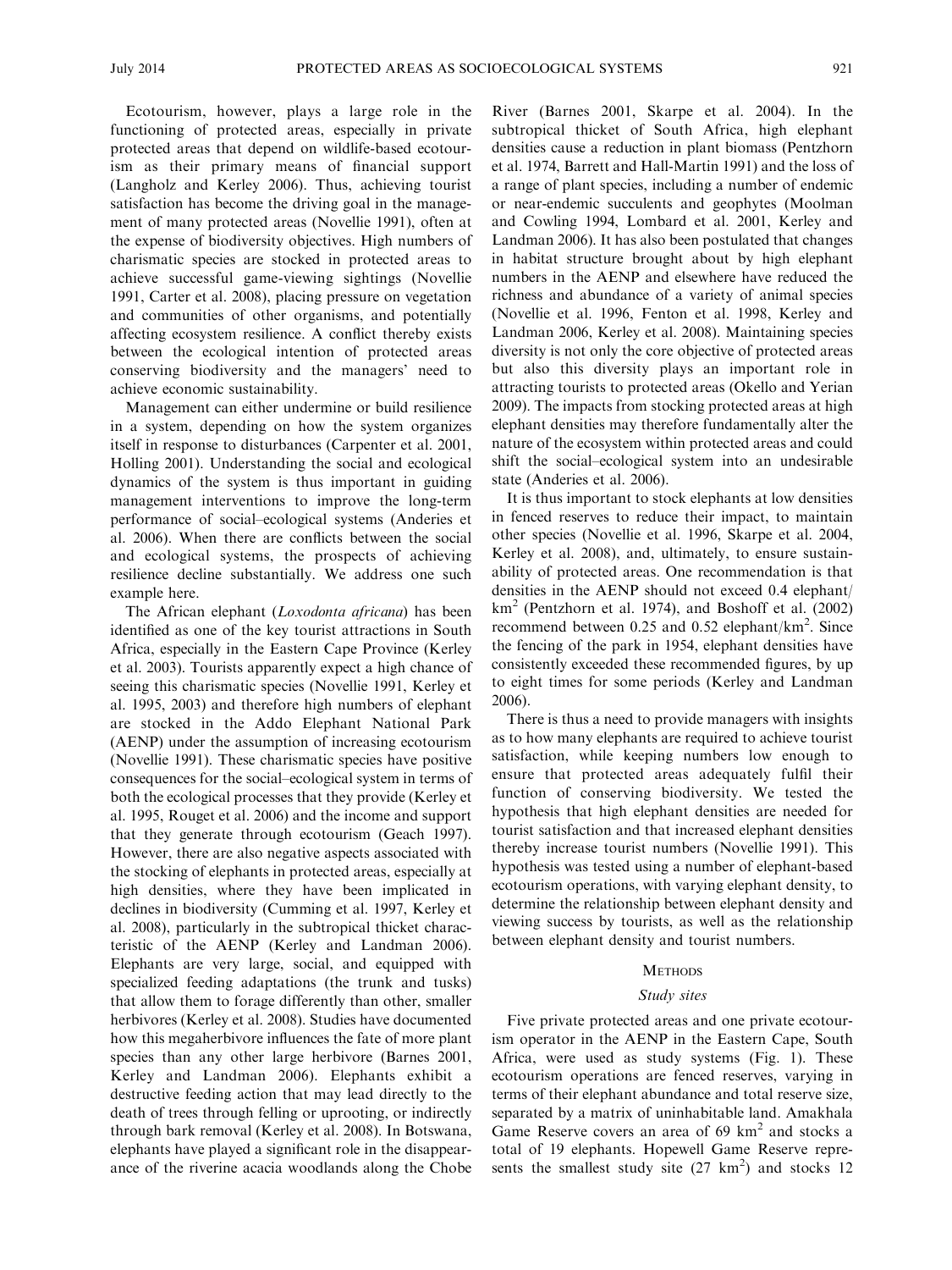

FIG. 1. Map of the Main Camp of the Addo Elephant National Park (AENP) and the private protected areas used as study sites in the Eastern Cape Province of South Africa.

elephants. Fifty elephants are enclosed in Kwandwe Private Game Reserve, which covers an area of 195 km<sup>2</sup> (Fig. 1). Lalibela Private Game Reserve stocks a total of 25 elephants in an area of 62 km<sup>2</sup>. Shamwari Private Game Reserve is the largest privately owned study site (212 km<sup>2</sup>), where 60 elephants are found. Gorah Elephant Camp is a tourism concession within the AENP that utilizes the AENP Main Camp during game drives (Fig. 1). These sites are all characterized as supporting substantial areas of subtropical thicket. At all of these sites, ecotourism operators provided guided game drives. On these drives, tourists are driven in an open-game viewing vehicle and accompanied by a trained guide to observe the various aspects of biodiversity of interest.

The AENP is situated approximately 60 km NNE of Port Elizabeth in the Eastern Cape of South Africa (Fig. 1). As the name implies, elephants are a major feature of the AENP (Kerley et al. 2003), which supports the highest density of elephants of any protected area in South Africa (Geach 1997) in a section known as the Main Camp. The Main Camp was fenced in 1954 (originally  $26 \text{ km}^2$ ) to enclose  $22$  elephants, and since then their numbers have grown rapidly (Kerley and Landman 2006). To accommodate the growing population, Main Camp has expanded on five occasions: in 1977, 1982, 1984, 1994, and 2000, with subsequent expansions between 2000 and 2010 (Kerley and Landman 2006). At the time of data collection, before the major 2010 expansion, Main Camp covered an area of 125 km2 and stocked 426 elephants (Fig. 2).

#### Data collection

Elephant densities and viewing success.—Tourist satisfaction was expressed in terms of elephant-viewing success. Daily animal sighting records were collected from the six game-viewing operations to extract the frequency of elephant sightings in relation to the number of game drives conducted in 2010, and were used to calculate the elephant-viewing success. The relationship between viewing success and elephant density was assessed using a linear regression model. In addition, elephant-viewing success of the guided game drives was compared with published elephant-sighting records from both self-drive (i.e., tourists in their own vehicles and without a guide) and guided drives in the AENP during December 1995 to May/June 1996 (Kerley et al. 2003).

Elephant densities and tourist numbers in AENP.— Elephant population size and annual tourist numbers for the AENP from 1954 to 2011 were obtained from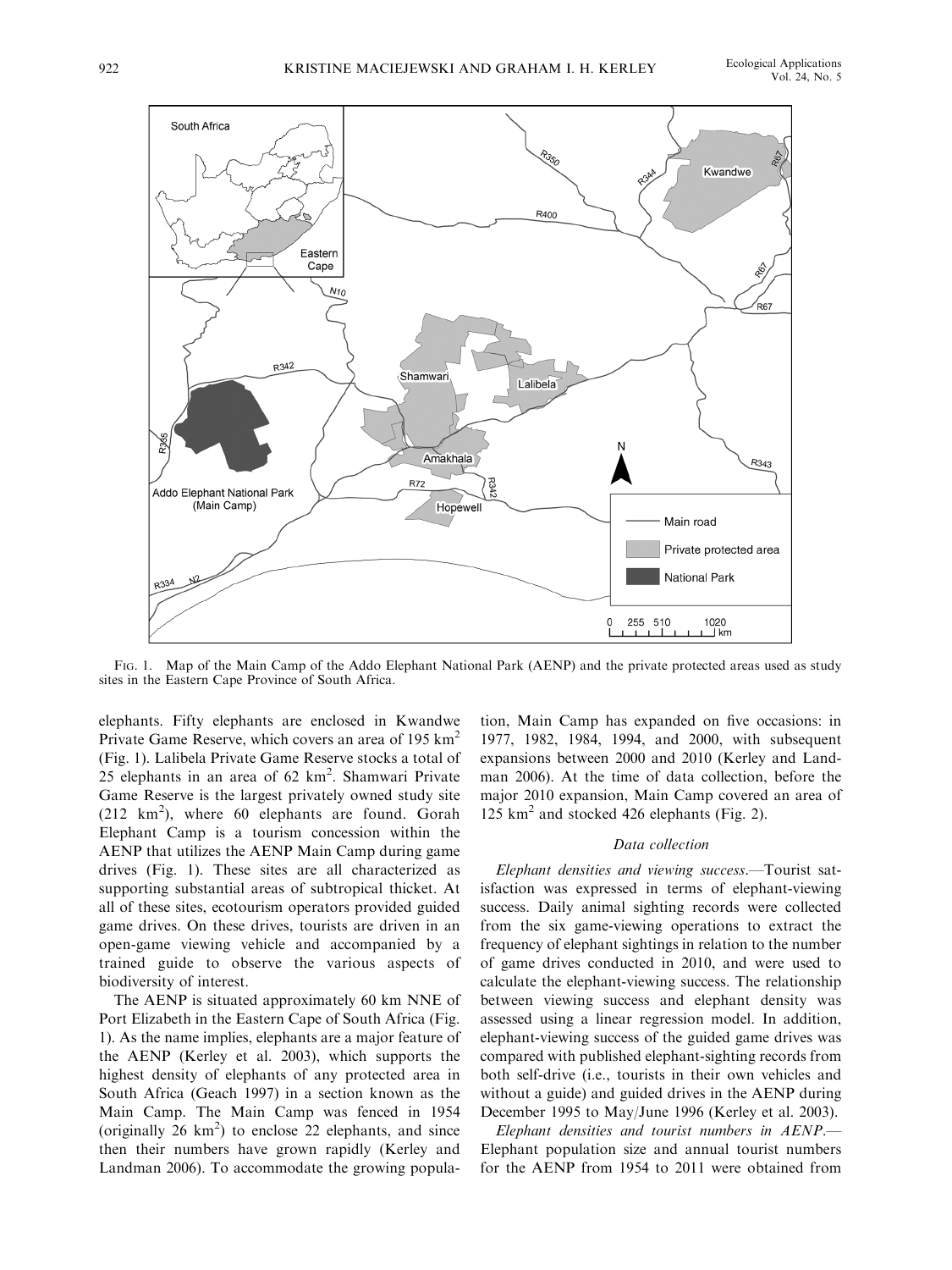

FIG. 2. Elephant population size (solid gray line) and elephant density (dashed black line) for the elephant population in the Addo Elephant National Park (AENP) Main Camp from 1954 to 2010 (adapted from Kerley and Landman 2006).

SANParks, (South African National Parks). Elephant population size was assessed as a density measure, calculated as elephants per square kilometer, which was compared to the other study sites. No data on numbers of tourists were available for 1975–1976, 1984, 1996, and 2001, thus, these years were removed from subsequent analysis. A multiple regression was run to determine how year and elephant density were related to tourist numbers. The relative importance of year and elephant density on tourist numbers was assessed using hierarchical partitioning analysis (MacNally 2000).

The relationship between annual AENP tourist numbers and the total number of tourists arriving in South Africa (South African Tourism 2010) was investigated using regression. All statistical analysis was performed in R version 2.11.1 (R Development Core Team 2011), where significance was determined at the level  $P < 0.05$ .

## **RESULTS**

Elephant densities and viewing success.—No significant relationship ( $F_{1,5} = 1.48$ ,  $R^2 = 0.23$ ,  $P = 0.28$ ) was found between elephant density and viewing success across all study sites (Fig. 3). Elephant-viewing success above 80% was found in Kwandwe, Shamwari, Lalibela, and AENP (Gorah), with densities ranging over more than an order of magnitude, from 0.26 to 3.4 elephants/ $km^2$  (Fig. 3). The viewing success in AENP varied between 97% when elephants were stocked at 2.6 elephants/ $km<sup>2</sup>$  in 1997, to 85% when elephants were stocked at a higher density of 3.4 elephants/ $km^2$  (Fig. 3). Self-guided tourists' viewing success (83%  $\pm$  3.83%, mean and 95% CI; data from Kerley et al. 2003) did not differ from that of guided viewing success (78.8%  $\pm$  2.2%).

Elephant densities and tourist numbers.—In 1954 the elephant population comprised 22 individuals, and increased to 426 individuals in 2011 (SANParks data; Fig. 2). There has been a 20 times increase in the



FIG. 3. Relationship between average elephant density and elephant-viewing success (percentage of game drives that recorded elephant), determined from protected areas in the Eastern Cape.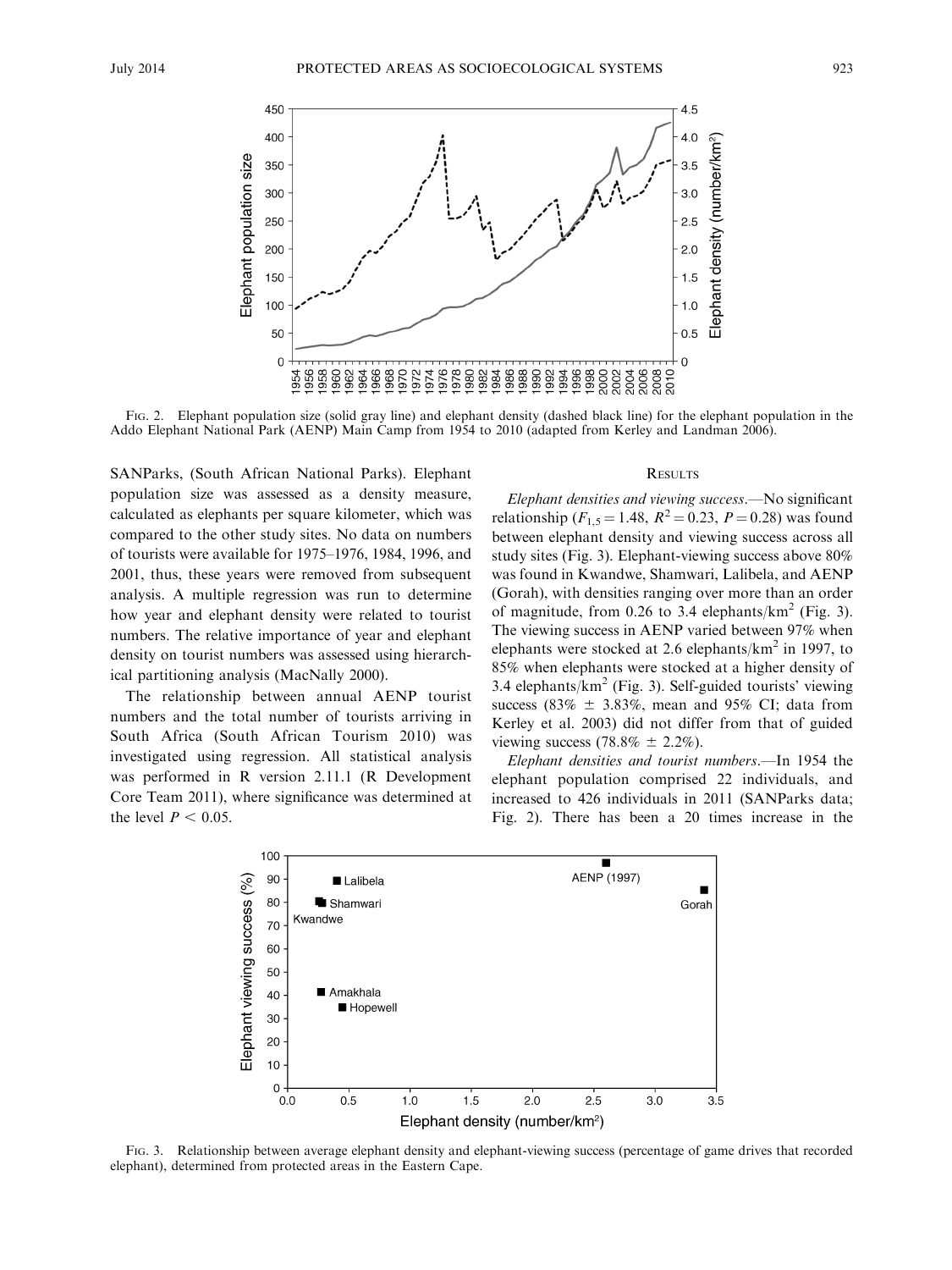

FIG. 4. Annual tourist numbers in the Addo Elephant National Park (AENP) in the Eastern Cape for the period 1956–2011. (x indicates no data for that year).

elephant population in the AENP between 1954 and 2011 (Fig. 2), while the area available has increased by 5.5 times (from 23  $km^2$  to 126  $km^2$ ). A significant variation was found for elephant density over time  $(F_{1,50})$  $= 60.06$ ,  $R^2 = 0.55$ ,  $P < 0.05$ ), increasing from 0.9 elephants/km<sup>2</sup> and peaking at 4.0 elephants/km<sup>2</sup> in 1976 prior to the expansion of area in 1977, with a density (mean  $\pm$  SD) of 2.4  $\pm$  0.73 elephants/km<sup>2</sup> (Fig. 2). The fluctuation in elephant density reflects both growth of the population and the periodic increase in available area.

Tourist numbers in AENP also increased significantly  $(F<sub>1, 55</sub> = 149.3, R<sup>2</sup> = 0.73, P < 0.05)$  from 1954 to 2010 (Fig. 4). Even though elephant density also showed a significant increase over this period,  $(F_{1,55} = 41.29, R^2 =$ 0.42,  $P < 0.05$ ), the increase in elephant numbers only accounted for 26% of the increase in tourist numbers, whereas "year" was a more important driver of tourist numbers, accounting for 74% of the variance in annual tourist numbers. An increase in tourist numbers over time was therefore taking place largely independently of the increase in elephant numbers in AENP. From 2008 to 2010, tourist numbers in the AENP declined, despite an ongoing increase in elephant numbers (Figs. 2 and 4). A significant relationship ( $R^2 = 0.81$ ,  $P < 0.05$ , df = 5) was found between annual tourist numbers for AENP and the total annual tourist numbers recorded for South Africa between 2003 and 2009.

## **DISCUSSION**

In AENP, the elephant density has consistently exceeded the recommended stocking rates (Pentzhorn et al. 1974, Boshoff et al. 2002) as managers assume that tourists require high densities to achieve game-viewing satisfaction (Novellie 1991). This has been accompanied by substantial impacts on biodiversity (reviewed by

Kerley and Landman 2006). However, in this study no significant relationship was found between elephant density and elephant-viewing success. Tourist numbers in the AENP were not related to elephant densities, which coincides with the suggestion of Lindsey et al. (2007) that maintaining high densities of elephants at the expense of biodiversity is unlikely to be economically beneficial in terms of ecotourism.

Elephants may play an important role in attracting tourists to the AENP (Kerley et al. 2003), but there is no evidence that stocking this charismatic species at high densities leads to an increase in tourist numbers. The number of tourists visiting the AENP has significantly increased over time, but our results indicated that this increase was independent of the change in elephant density. This trend was particularly evident in the beginning of the study period, when the number of tourists remained relatively stable prior to 1994, while the elephant population numbers increased rapidly. The decrease in tourist numbers between 1993 and 1994 was apparently a response to the political events before and after the elections in South Africa (Kerley et al. 1995). Furthermore, tourist numbers declined in the period 2008–2010, coinciding with the global economic crisis. This suggests that tourist numbers in protected areas are more sensitive to extrinsic factors, such as political and economic events, than to the density of elephants. Between 1994 and 1998, tourism in South Africa increased by 12% (South African Tourism 2006). This trend was mirrored in our data, which show that tourist numbers rapidly increased after 1994. The highest number of tourists visiting AENP was between 2006 and 2008, which is the same period when South Africa recorded its highest number of foreign tourists, with a 14% increase (South African Tourism 2010).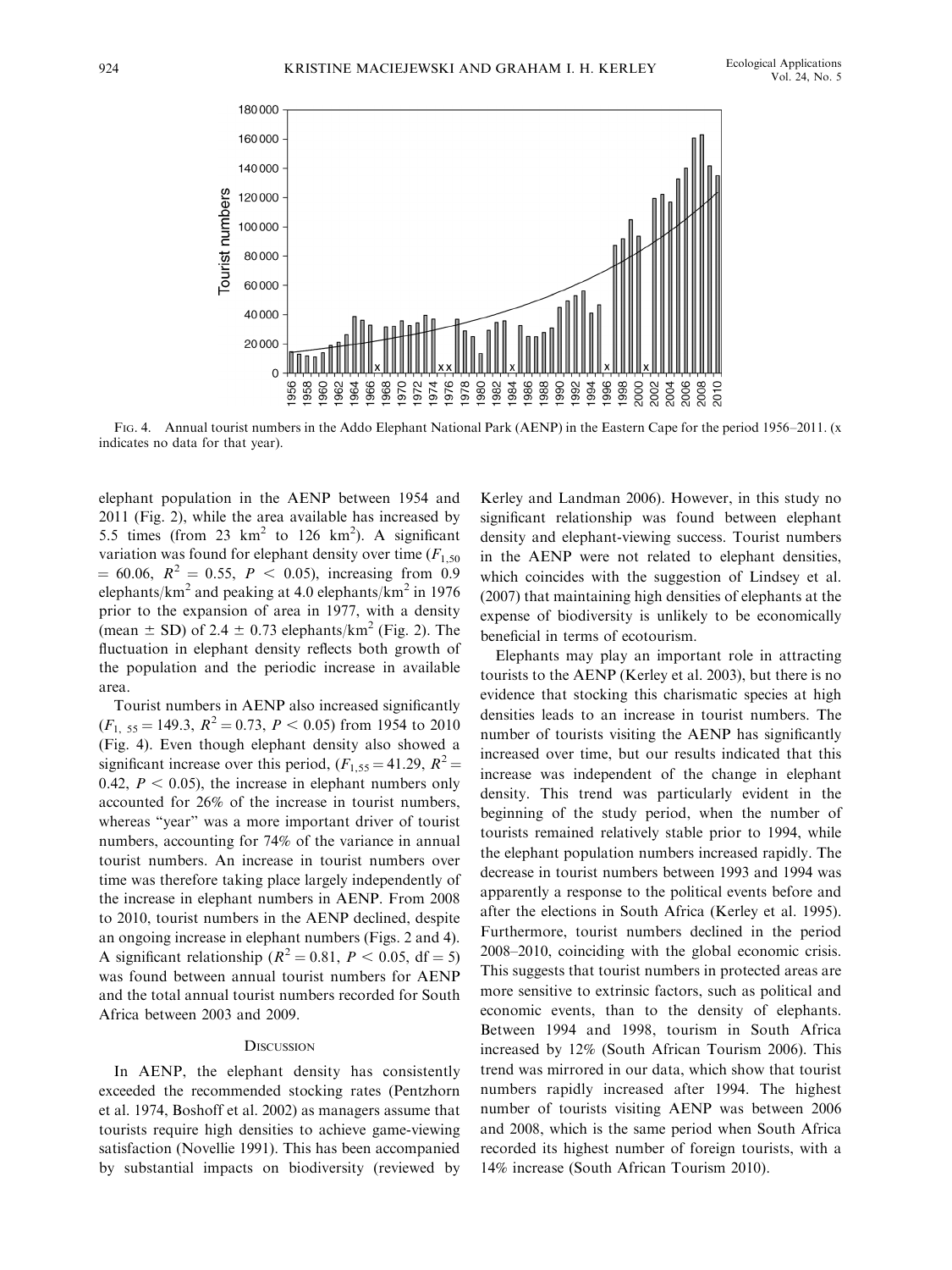Studies have found that the high elephant numbers in the AENP have led to changes in habitat structure, which have reduced the richness and abundance of a variety of mammal species (Novellie et al. 1996, Fenton et al. 1998, Kerley and Landman 2006, Kerley et al. 2008). Tourists are attracted to high species diversity (Okello and Yerian 2009), which suggests that stocking animals at high densities to increase ecotourism may present a paradox as it may ultimately lead to a decrease in ecotourism attractions, as also suggested by (Lindsey et al. 2007). Stocking high numbers of elephants in protected areas may have detrimental consequences for the environment (Kerley and Landman 2006, Blignaut et al. 2008, Cousins et al. 2010) and could prevent protected areas from fulfilling their primary function of protecting biodiversity, thereby affecting the longterm sustainability of this social–ecological system.

For a protected area to be effective, it is important that managers address the factors responsible for biodiversity loss (Newton 2011). It is thus strongly recommended that elephant densities in the AENP be reduced and that the population be maintained at the stocking rates and distribution patterns recommended to maintain biodiversity. The findings of this study concur with the recommendations by Owen-Smith et al. (2006) that, in protected areas, elephant density, distribution, and population structure needs to be managed locally to meet biodiversity objectives.

This system provides a textbook example of how management decisions made within a protected area may influence social and ecosystem characteristics, thereby affecting the outputs and outcomes of the social–ecological system (Ostrom 2009). However, further research is required to explore potential social and ecological consequences (sensu Kerley and Shrader 2007) of maintaining animal population sizes within assumed ''carrying capacities.'' There is scope for conducting experimental studies on protected areas to determine the threshold at which tourist viewing satisfaction saturates.

More generally, our analysis demonstrates the importance of adopting a social–ecological perspective when managing protected areas. It is imperative that managers think about the resilience of their social– ecological system and the potential risks of straying from established carrying capacities. Assumptions about social variables and their importance for protected areas may be as deeply entrenched as assumptions about ecological processes, and (as for ecological management) may not always be correct. In this context, interdisciplinary studies have an important role to play in revealing the true trade-offs that are involved in decision-making, and encouraging managers to review their assumptions.

#### **ACKNOWLEDGMENTS**

This research was funded by the National Research Foundation and the Nelson Mandela Metropolitan University. Transport was provided by the Mazda Wildlife Fund. The managers from the private protected areas and the Gorah Elephant Camp (AENP) provided animal sighting records and SANParks provided tourist numbers. We gratefully acknowledge input into a previous version of the manuscript by Graeme Cumming.

#### LITERATURE CITED

- Anderies, J. M., B. H. Walker, and A. P. Kinzig. 2006. Fifteen weddings and a funeral: Case studies and resilience-based management. Ecology and Society 11(1):21.
- Barnes, M. E. 2001. Effects of large herbivores and fire on the regeneration of Acacia erioloba woodlands in Chobe National Park, Botswana. African Journal of Ecology 39:340– 350.
- Barratt, D. G., and A. J. Hall-Martin. 1991. The effects of indigenous herbivores on Valley Bushveld in the Addo Elephant National Park. Pages 14–16 in P. J. K. Zacharis and G. C. Stuart-Hill, editors. Proceedings of the First Valley Bushveld/Subtropical Thicket Symposium. Grassland Society of Southern Africa, Howick, South Africa.
- Blignaut, J., M. De Wit, and J. Barnes. 2008. The economic value of elephants. Pages 446–476 in R. J. Scholes and K. G. Mennell, editors. Elephant management: A scientific assessment of South Africa. Witwatersrand University Press, Johannesburg, South Africa.
- Boshoff, A. F., G. I. H. Kerley, R. M. Cowling, and S. L. Wilson. 2002. The potential distributions, and estimated spatial requirements and population size, of the medium- to large-sized mammals in the planning domain in the Greater Addo National Park Project. Koedoe 45:85–116.
- Carpenter, S., B. Walker, J. M. Anderies, and N. Abel. 2001. From metaphor to measurement: resilience of what to what? Ecosystems 4:765–781.
- Carter, E., W. M. Adams, and J. Hutton. 2008. Private protected areas: management regimes, tenure arrangements and protected area categorization in East Africa. Oryx 42(2):177–186.
- Cousins, J. A., J. P. Sadler, and J. Evans. 2010. The challenge of regulating private wildlife ranchers for conservation in South Africa. Ecology and Society 15(2):28.
- Cumming, D. H. M., M. S. Cumming, J. M. Dunlop, A. G. Ford, M. D. Hovorka, D. S. Johnston, M. Falcounis, Z. Mahlangu, and C. V. R. Portfors. 1997. Elephants, woodlands and biodiversity in southern Africa. South African Journal of Science 93:231–236.
- Fenton, M. B., et al. 1998. Bats and loss of tree canopy in African woodlands. Conservation Biology 12 (2):399–407.
- Geach, B. G. S. 1997. The Addo Elephant National Park as a model of sustainable land use through ecotourism. Thesis. University of Port Elizabeth, Port Elizabeth, South Africa.
- Holling, C. S. 2001. Understanding the complexity of economic, ecological and social systems. Ecosystems 4:390–405.
- Kerley, G. I. H., B. G. S. Geach, and C. Vial. 2003. Jumbos or bust: Do tourists' perceptions lead to an under-appreciation of biodiversity? South African Journal of Wildlife Research 33(1):13–21.
- Kerley, G. I. H., M. H. Knight, and M. H. De Kock. 1995. Desertification of subtropical thicket in the Eastern Cape, South Africa: Are there alternatives? Environmental Monitoring and Assessment 37:211–230.
- Kerley, G. I. H., and M. Landman. 2006. The impacts of elephants on biodiversity in the Eastern Cape subtropical thickets. South African Journal of Science 102:395–402.
- Kerley, G. I. H., M. Landman, L. Kruger, and N. Owen-Smith. 2008. The effects of elephants on ecosystems and biodiversity. Pages 136–204 in R. J. Scholes and K. G. Mennell, editors. Elephant management. A scientific assessment for South Africa. Witwatersrand University Press, Johannesburg, South Africa.